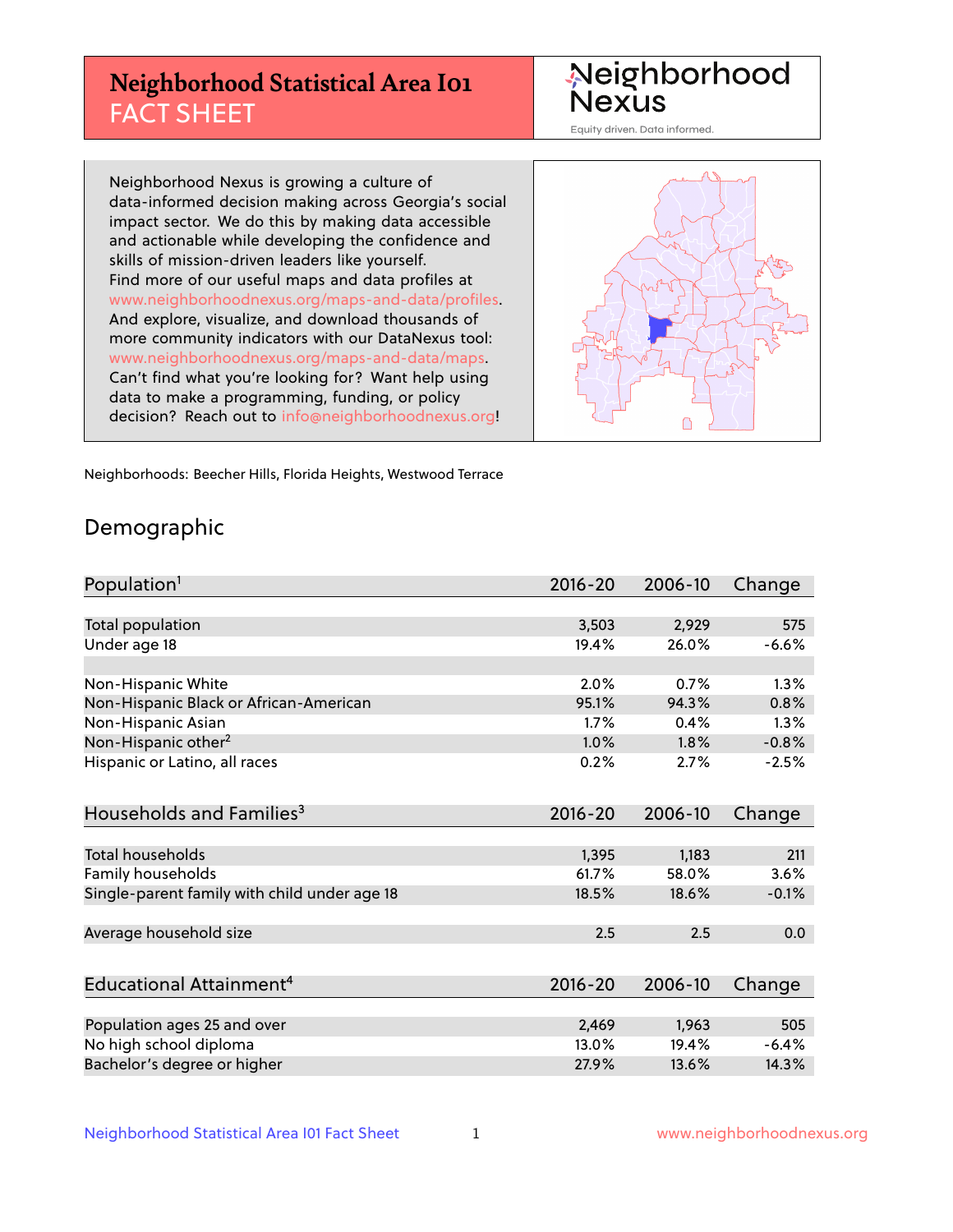## Change Measures, continued...

| Employment <sup>5</sup>                                 | $2016 - 20$ | 2006-10  | Change   |
|---------------------------------------------------------|-------------|----------|----------|
| Total workers residing in Neighborhood Statistical Area | 1,118       | 1,364    | $-246$   |
| Workers with earnings \$1250/month or less              | 25.9%       | 32.0%    | $-6.0%$  |
| Workers with earnings \$1251/month to \$3333/month      | 45.3%       | 53.7%    | $-8.4%$  |
| Workers with earnings greater than \$3333/month         | 28.8%       | 14.4%    | 14.4%    |
|                                                         |             |          |          |
| Total jobs located in Neighborhood Statistical Area     | 348         | 601      | $-253$   |
| Jobs with earnings \$1250/month or less                 | 31.6%       | 38.8%    | $-7.2%$  |
| Jobs with earnings \$1251/month to \$3333/month         | 39.4%       | 37.8%    | 1.6%     |
| Jobs with earnings greater than \$3333/month            | 29.0%       | 23.5%    | 5.6%     |
|                                                         |             |          |          |
| Jobs/workers ratio                                      | 0.3         | 0.4      | $-0.1$   |
|                                                         |             |          |          |
| Income and Poverty <sup>6</sup>                         | $2016 - 20$ | 2006-10  | Change   |
|                                                         |             |          |          |
| Median household income                                 | \$38,030    | \$27,450 | \$10,580 |
|                                                         |             |          |          |
| Population for whom poverty status is determined        | 3,503       | 2,909    | 594      |
| Population below poverty                                | 24.9%       | 27.5%    | $-2.6%$  |
|                                                         | $2016 - 20$ | 2006-10  | Change   |
| Housing'                                                |             |          |          |
| Total housing units                                     | 1,505       | 1,569    | $-64$    |
| Occupied housing units                                  | 92.6%       | 75.4%    | 17.2%    |
| Vacant housing units                                    | 7.4%        | 24.6%    | $-17.2%$ |
|                                                         |             |          |          |
| Occupied housing units                                  | 1,395       | 1,183    | 211      |
| Owner occupied housing units                            | 50.5%       | 50.4%    | 0.1%     |
| Renter occupied housing units                           | 49.5%       | 49.6%    | $-0.1%$  |
|                                                         |             |          |          |
| Access to a Vehicle <sup>8</sup>                        | $2016 - 20$ | 2006-10  | Change   |
|                                                         |             |          |          |
| Occupied housing units                                  | 1,395       | 1,183    | 211      |
| No vehicle available                                    | 17.7%       | 23.1%    | $-5.4%$  |
|                                                         |             |          |          |
| Crime Rates, per 10,000 Population <sup>9</sup>         | 2017-21     | 2012-16  | Change   |
|                                                         |             |          |          |
| All Part I crimes                                       | 415.6       | 898.9    | $-483.3$ |
| Violent crime                                           | 97.1        | 176.7    | $-79.7$  |
| Murder                                                  | 4.0         | 2.8      | 1.2      |
| Robbery                                                 | 29.7        | 73.5     | $-43.8$  |
| Aggravated assault                                      | 63.4        | 100.5    | $-37.1$  |
| Property crime                                          | 318.6       | 722.2    | $-403.6$ |
| <b>Burglary</b>                                         | 66.2        | 208.6    | $-142.4$ |
| Larceny                                                 | 190.1       | 371.5    | $-181.4$ |
| Vehicle theft                                           | 62.2        | 142.1    | $-79.9$  |
|                                                         |             |          |          |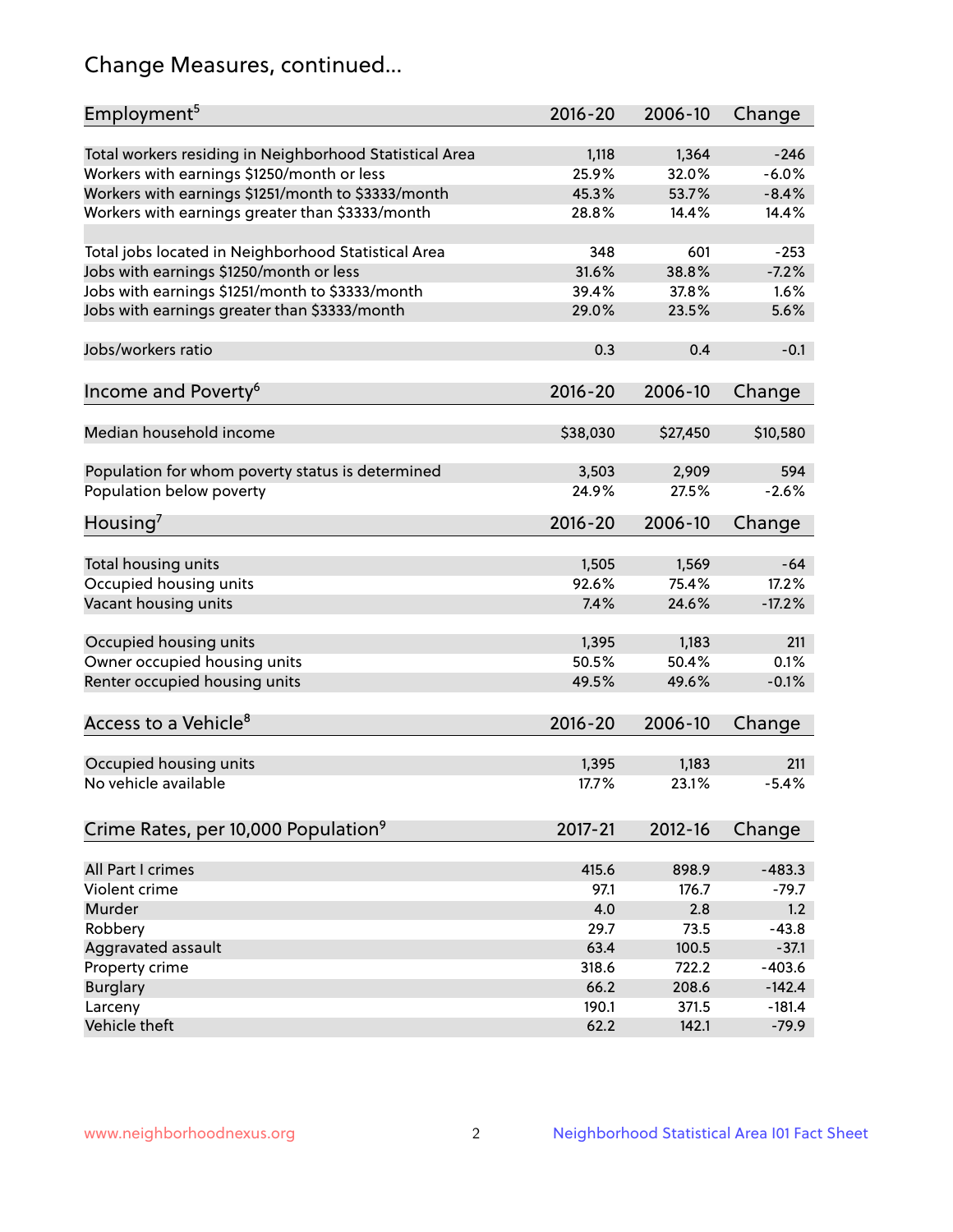## Current Data: Demographic

| Total population<br>3,503<br>$\pm$ 877<br>Male<br>40.2%<br>Female<br>59.8%<br>4.4%<br>$\pm$ 6.1%<br>Under 5 years<br>5.7%<br>5 to 9 years<br>5.5%<br>10 to 14 years<br>11.1%<br>15 to 19 years<br>2.8%<br>20 to 24 years<br>10.4%<br>25 to 34 years<br>35 to 44 years<br>13.0%<br>11.9%<br>45 to 54 years<br>6.5%<br>55 to 59 years<br>7.6%<br>60 to 64 years<br>9.2%<br>$\pm$ 4.2%<br>65 to 74 years<br>8.8%<br>75 to 84 years<br>85 years and over<br>3.1%<br>Median age (years)<br>43.4<br>Race and Ethnicity, 2016-20 <sup>11</sup><br><b>Estimate</b><br>Total population<br>3,503<br>Hispanic or Latino (of any race)<br>0.2%<br>Not Hispanic or Latino<br>99.8%<br>White alone<br>2.0%<br>Black or African American alone<br>95.1%<br>American Indian and Alaska Native alone<br>0.0%<br>Asian alone<br>1.7%<br>Native Hawaiian and other Pacific Islander alone<br>0.1%<br>Some other race alone<br>0.6%<br>0.3%<br>Two or more races<br>U.S. Citizenship Status, 2016-20 <sup>12</sup><br><b>Estimate</b><br>Foreign-born population<br>113<br>Naturalized U.S. citizen<br>31.2%<br>Not a U.S. citizen<br>68.8%<br>Citizen, Voting Age Population, 2016-20 <sup>13</sup><br>Estimate<br>Citizen, 18 and over population<br>2,763<br>Male<br>42.6% | Sex and Age, 2016-20 <sup>10</sup> | <b>Estimate</b> | Margin of Error |
|------------------------------------------------------------------------------------------------------------------------------------------------------------------------------------------------------------------------------------------------------------------------------------------------------------------------------------------------------------------------------------------------------------------------------------------------------------------------------------------------------------------------------------------------------------------------------------------------------------------------------------------------------------------------------------------------------------------------------------------------------------------------------------------------------------------------------------------------------------------------------------------------------------------------------------------------------------------------------------------------------------------------------------------------------------------------------------------------------------------------------------------------------------------------------------------------------------------------------------------------------------|------------------------------------|-----------------|-----------------|
| ±13.9%<br>$\pm$ 15.8%<br>$\pm 4.1\%$<br>$\pm 2.7\%$<br>$\pm 3.0\%$<br>$\pm$ 6.4%<br>$\pm 4.1\%$<br>±3.4%<br>$\pm 1.4$<br>$\pm$ 877<br>$\pm$ 0.6%<br>$\pm1.6\%$<br>$\pm 2.0\%$<br>$\pm$ 5.7%<br>$\pm$ 0.4%<br>$\pm 2.6\%$<br>$\pm$ 0.2%<br>$\pm 2.9\%$<br>$\pm$ 0.6%<br>$\pm$ 96<br>$\pm$ 25.9%<br>±47.3%<br>$\pm 592$<br>$\pm$ 6.9%                                                                                                                                                                                                                                                                                                                                                                                                                                                                                                                                                                                                                                                                                                                                                                                                                                                                                                                        |                                    |                 |                 |
|                                                                                                                                                                                                                                                                                                                                                                                                                                                                                                                                                                                                                                                                                                                                                                                                                                                                                                                                                                                                                                                                                                                                                                                                                                                            |                                    |                 |                 |
|                                                                                                                                                                                                                                                                                                                                                                                                                                                                                                                                                                                                                                                                                                                                                                                                                                                                                                                                                                                                                                                                                                                                                                                                                                                            |                                    |                 |                 |
|                                                                                                                                                                                                                                                                                                                                                                                                                                                                                                                                                                                                                                                                                                                                                                                                                                                                                                                                                                                                                                                                                                                                                                                                                                                            |                                    |                 |                 |
|                                                                                                                                                                                                                                                                                                                                                                                                                                                                                                                                                                                                                                                                                                                                                                                                                                                                                                                                                                                                                                                                                                                                                                                                                                                            |                                    |                 |                 |
|                                                                                                                                                                                                                                                                                                                                                                                                                                                                                                                                                                                                                                                                                                                                                                                                                                                                                                                                                                                                                                                                                                                                                                                                                                                            |                                    |                 |                 |
|                                                                                                                                                                                                                                                                                                                                                                                                                                                                                                                                                                                                                                                                                                                                                                                                                                                                                                                                                                                                                                                                                                                                                                                                                                                            |                                    |                 | $\pm$ 8.4%      |
|                                                                                                                                                                                                                                                                                                                                                                                                                                                                                                                                                                                                                                                                                                                                                                                                                                                                                                                                                                                                                                                                                                                                                                                                                                                            |                                    |                 |                 |
|                                                                                                                                                                                                                                                                                                                                                                                                                                                                                                                                                                                                                                                                                                                                                                                                                                                                                                                                                                                                                                                                                                                                                                                                                                                            |                                    |                 | $\pm$ 3.9%      |
|                                                                                                                                                                                                                                                                                                                                                                                                                                                                                                                                                                                                                                                                                                                                                                                                                                                                                                                                                                                                                                                                                                                                                                                                                                                            |                                    |                 |                 |
|                                                                                                                                                                                                                                                                                                                                                                                                                                                                                                                                                                                                                                                                                                                                                                                                                                                                                                                                                                                                                                                                                                                                                                                                                                                            |                                    |                 | $\pm$ 4.2%      |
|                                                                                                                                                                                                                                                                                                                                                                                                                                                                                                                                                                                                                                                                                                                                                                                                                                                                                                                                                                                                                                                                                                                                                                                                                                                            |                                    |                 |                 |
|                                                                                                                                                                                                                                                                                                                                                                                                                                                                                                                                                                                                                                                                                                                                                                                                                                                                                                                                                                                                                                                                                                                                                                                                                                                            |                                    |                 |                 |
|                                                                                                                                                                                                                                                                                                                                                                                                                                                                                                                                                                                                                                                                                                                                                                                                                                                                                                                                                                                                                                                                                                                                                                                                                                                            |                                    |                 |                 |
|                                                                                                                                                                                                                                                                                                                                                                                                                                                                                                                                                                                                                                                                                                                                                                                                                                                                                                                                                                                                                                                                                                                                                                                                                                                            |                                    |                 | $\pm$ 3.1%      |
|                                                                                                                                                                                                                                                                                                                                                                                                                                                                                                                                                                                                                                                                                                                                                                                                                                                                                                                                                                                                                                                                                                                                                                                                                                                            |                                    |                 | $\pm 2.2\%$     |
|                                                                                                                                                                                                                                                                                                                                                                                                                                                                                                                                                                                                                                                                                                                                                                                                                                                                                                                                                                                                                                                                                                                                                                                                                                                            |                                    |                 |                 |
|                                                                                                                                                                                                                                                                                                                                                                                                                                                                                                                                                                                                                                                                                                                                                                                                                                                                                                                                                                                                                                                                                                                                                                                                                                                            |                                    |                 | Margin of Error |
|                                                                                                                                                                                                                                                                                                                                                                                                                                                                                                                                                                                                                                                                                                                                                                                                                                                                                                                                                                                                                                                                                                                                                                                                                                                            |                                    |                 |                 |
|                                                                                                                                                                                                                                                                                                                                                                                                                                                                                                                                                                                                                                                                                                                                                                                                                                                                                                                                                                                                                                                                                                                                                                                                                                                            |                                    |                 |                 |
|                                                                                                                                                                                                                                                                                                                                                                                                                                                                                                                                                                                                                                                                                                                                                                                                                                                                                                                                                                                                                                                                                                                                                                                                                                                            |                                    |                 |                 |
|                                                                                                                                                                                                                                                                                                                                                                                                                                                                                                                                                                                                                                                                                                                                                                                                                                                                                                                                                                                                                                                                                                                                                                                                                                                            |                                    |                 |                 |
|                                                                                                                                                                                                                                                                                                                                                                                                                                                                                                                                                                                                                                                                                                                                                                                                                                                                                                                                                                                                                                                                                                                                                                                                                                                            |                                    |                 |                 |
|                                                                                                                                                                                                                                                                                                                                                                                                                                                                                                                                                                                                                                                                                                                                                                                                                                                                                                                                                                                                                                                                                                                                                                                                                                                            |                                    |                 |                 |
|                                                                                                                                                                                                                                                                                                                                                                                                                                                                                                                                                                                                                                                                                                                                                                                                                                                                                                                                                                                                                                                                                                                                                                                                                                                            |                                    |                 |                 |
|                                                                                                                                                                                                                                                                                                                                                                                                                                                                                                                                                                                                                                                                                                                                                                                                                                                                                                                                                                                                                                                                                                                                                                                                                                                            |                                    |                 |                 |
|                                                                                                                                                                                                                                                                                                                                                                                                                                                                                                                                                                                                                                                                                                                                                                                                                                                                                                                                                                                                                                                                                                                                                                                                                                                            |                                    |                 |                 |
|                                                                                                                                                                                                                                                                                                                                                                                                                                                                                                                                                                                                                                                                                                                                                                                                                                                                                                                                                                                                                                                                                                                                                                                                                                                            |                                    |                 |                 |
|                                                                                                                                                                                                                                                                                                                                                                                                                                                                                                                                                                                                                                                                                                                                                                                                                                                                                                                                                                                                                                                                                                                                                                                                                                                            |                                    |                 | Margin of Error |
|                                                                                                                                                                                                                                                                                                                                                                                                                                                                                                                                                                                                                                                                                                                                                                                                                                                                                                                                                                                                                                                                                                                                                                                                                                                            |                                    |                 |                 |
|                                                                                                                                                                                                                                                                                                                                                                                                                                                                                                                                                                                                                                                                                                                                                                                                                                                                                                                                                                                                                                                                                                                                                                                                                                                            |                                    |                 |                 |
|                                                                                                                                                                                                                                                                                                                                                                                                                                                                                                                                                                                                                                                                                                                                                                                                                                                                                                                                                                                                                                                                                                                                                                                                                                                            |                                    |                 |                 |
|                                                                                                                                                                                                                                                                                                                                                                                                                                                                                                                                                                                                                                                                                                                                                                                                                                                                                                                                                                                                                                                                                                                                                                                                                                                            |                                    |                 | Margin of Error |
|                                                                                                                                                                                                                                                                                                                                                                                                                                                                                                                                                                                                                                                                                                                                                                                                                                                                                                                                                                                                                                                                                                                                                                                                                                                            |                                    |                 |                 |
|                                                                                                                                                                                                                                                                                                                                                                                                                                                                                                                                                                                                                                                                                                                                                                                                                                                                                                                                                                                                                                                                                                                                                                                                                                                            |                                    |                 |                 |
|                                                                                                                                                                                                                                                                                                                                                                                                                                                                                                                                                                                                                                                                                                                                                                                                                                                                                                                                                                                                                                                                                                                                                                                                                                                            | Female                             | 57.4%           | ±13.3%          |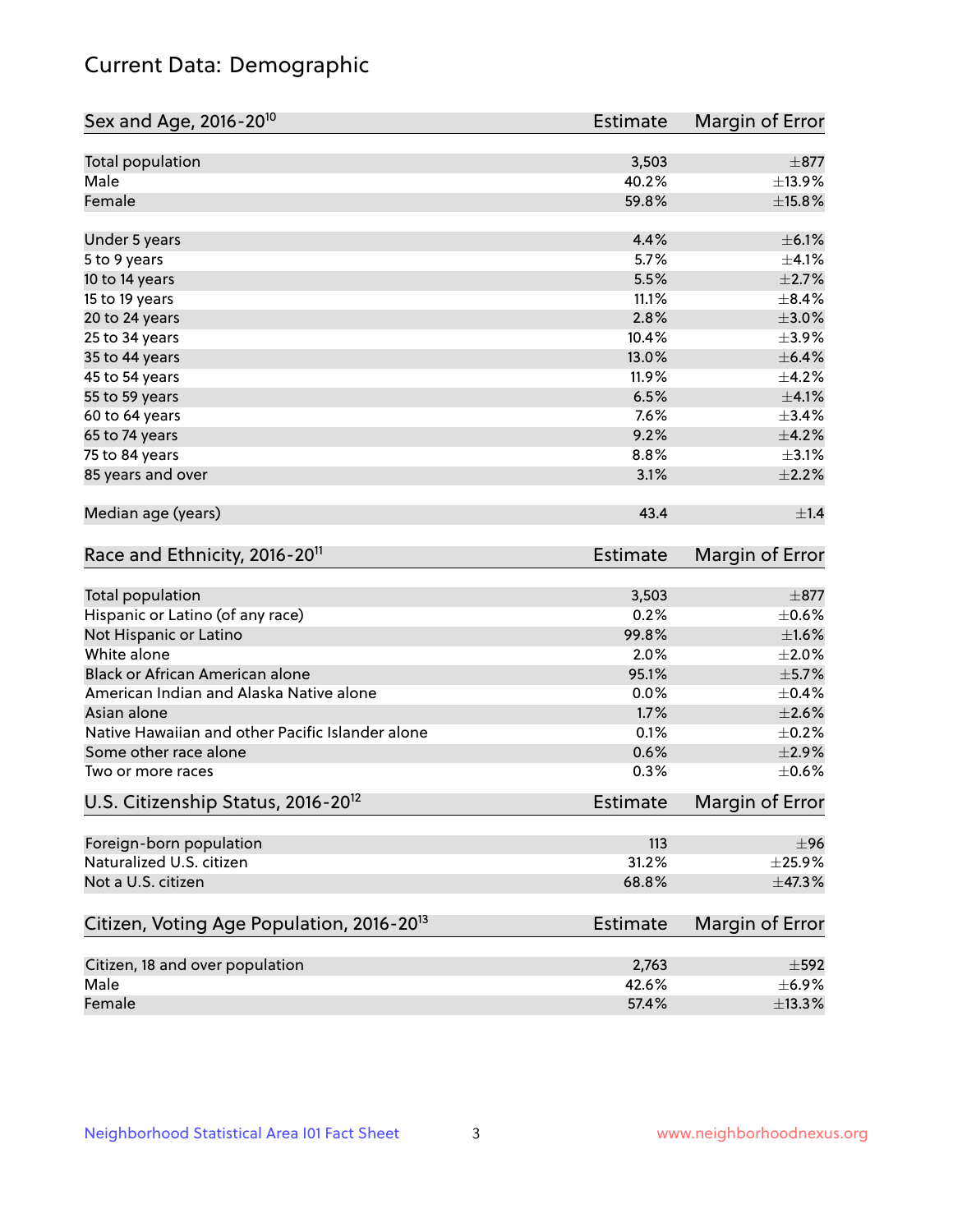## Current Data: Economic

| All households<br>$\pm 268$<br>1,395<br>Less than \$10,000<br>17.4%<br>±14.7%<br>4.5%<br>$\pm 4.1\%$<br>\$10,000 to \$14,999 | Income, 2016-20 <sup>14</sup> | <b>Estimate</b> | Margin of Error |
|------------------------------------------------------------------------------------------------------------------------------|-------------------------------|-----------------|-----------------|
|                                                                                                                              |                               |                 |                 |
|                                                                                                                              |                               |                 |                 |
|                                                                                                                              |                               |                 |                 |
|                                                                                                                              |                               |                 |                 |
| \$15,000 to \$24,999<br>12.7%                                                                                                |                               |                 | $\pm$ 7.8%      |
| \$25,000 to \$34,999<br>11.6%                                                                                                |                               |                 | $\pm$ 8.2%      |
| \$35,000 to \$49,999<br>16.5%                                                                                                |                               |                 | $\pm$ 8.5%      |
| \$50,000 to \$74,999<br>16.2%                                                                                                |                               |                 | $\pm$ 8.0%      |
| \$75,000 to \$99,999<br>5.8%                                                                                                 |                               |                 | $\pm 4.6\%$     |
| \$100,000 to \$149,999<br>9.7%                                                                                               |                               |                 | $\pm$ 6.2%      |
| 4.4%<br>\$150,000 to \$199,999                                                                                               |                               |                 | ±4.3%           |
| 1.2%<br>\$200,000 or more                                                                                                    |                               |                 | $\pm 1.8\%$     |
| Median household income (dollars)<br>\$38,030                                                                                |                               |                 | $\pm$ 4,237     |
| Mean household income (dollars)<br>\$55,082                                                                                  |                               |                 | $\pm$ 9,956     |
| Households with earnings<br>65.4%                                                                                            |                               |                 | $\pm$ 3.7%      |
| Mean earnings (dollars)<br>\$46,675                                                                                          |                               |                 | $\pm$ 8,591     |
| Households with Social Security<br>40.9%                                                                                     |                               |                 | $\pm$ 8.1%      |
| Mean Social Security income (dollars)<br>\$18,196                                                                            |                               |                 | $\pm$ 5,480     |
| Households with retirement income<br>29.3%                                                                                   |                               |                 | ±9.8%           |
| Mean retirement income (dollars)<br>\$34,628                                                                                 |                               |                 | ±19,501         |
| Households with Supplemental Security Income<br>16.1%                                                                        |                               |                 | $\pm$ 9.7%      |
| Mean Supplemental Security Income (dollars)<br>\$11,361                                                                      |                               |                 | $\pm 2,277$     |
| Households with cash public assistance income<br>2.0%                                                                        |                               |                 | $\pm$ 7.6%      |
| Mean cash public assistance income (dollars)<br>\$1,142                                                                      |                               |                 | $\pm$ 5,911     |
| Households with Food Stamp/SNAP benefits in the past 12<br>34.1%                                                             |                               |                 | $\pm$ 17.1%     |
| months                                                                                                                       |                               |                 |                 |
| Family households<br>860                                                                                                     |                               |                 | $\pm 255$       |
| Less than \$10,000<br>18.1%                                                                                                  |                               |                 | $\pm$ 18.5%     |
| 1.0%<br>\$10,000 to \$14,999                                                                                                 |                               |                 | $\pm1.8\%$      |
| \$15,000 to \$24,999<br>6.7%                                                                                                 |                               |                 | $\pm$ 9.1%      |
| \$25,000 to \$34,999<br>11.9%                                                                                                |                               |                 | $\pm$ 8.0%      |
| \$35,000 to \$49,999<br>22.4%                                                                                                |                               |                 | ±11.7%          |
| \$50,000 to \$74,999<br>14.7%                                                                                                |                               |                 | $\pm$ 9.7%      |
| \$75,000 to \$99,999<br>8.7%                                                                                                 |                               |                 | $\pm$ 7.2%      |
| \$100,000 to \$149,999<br>8.3%                                                                                               |                               |                 | ±6.3%           |
| \$150,000 to \$199,999<br>6.8%                                                                                               |                               |                 | $\pm$ 6.7%      |
| \$200,000 or more<br>1.2%                                                                                                    |                               |                 | $\pm 2.1\%$     |
| Median family income (dollars)<br>\$41,614                                                                                   |                               |                 | $\pm$ 4,040     |
| Mean family income (dollars)<br>\$61,418                                                                                     |                               |                 | ±14,684         |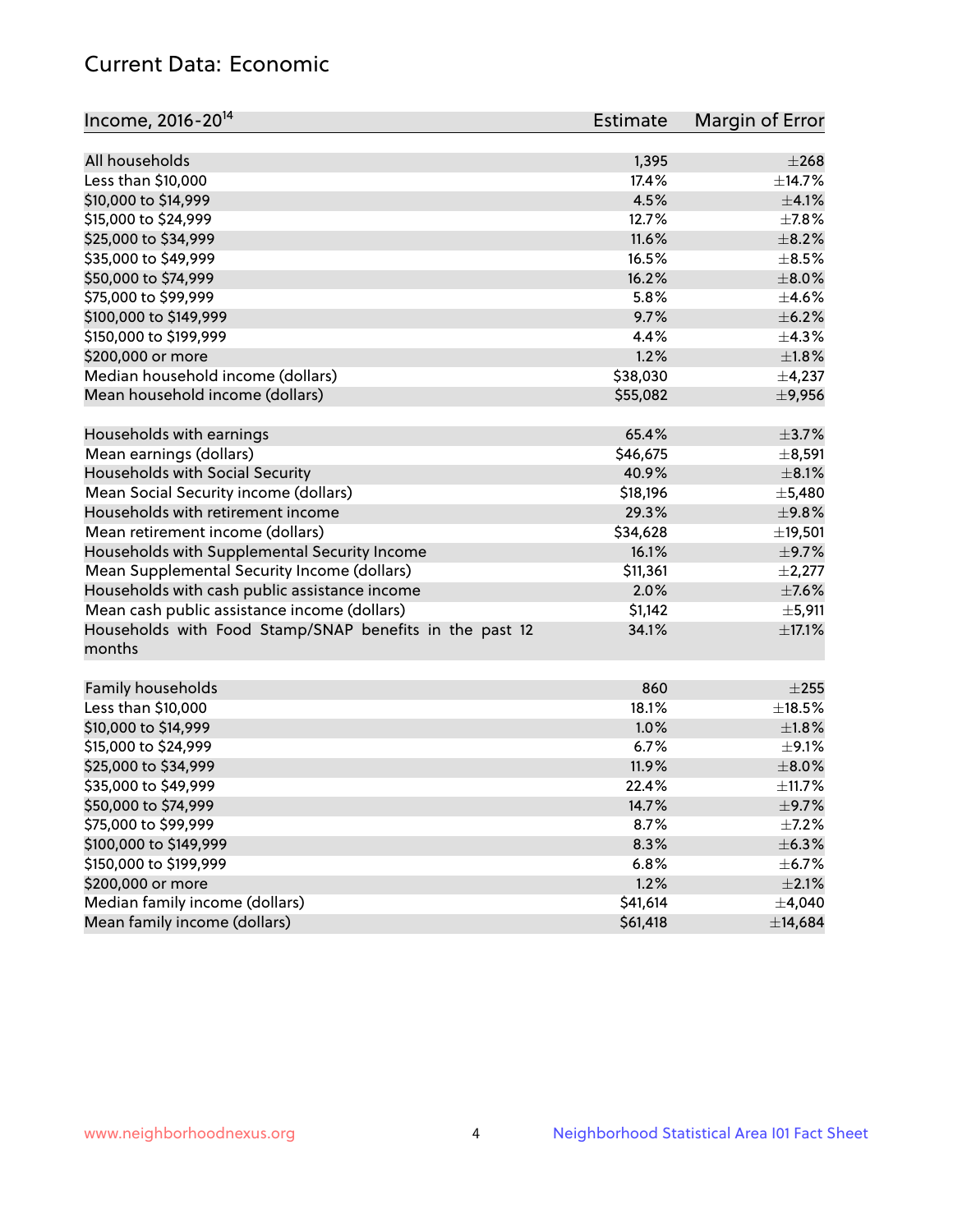## Current Data: Economic, continued...

| Income, 2016-20, continued <sup>15</sup>                              | <b>Estimate</b> | <b>Margin of Error</b> |
|-----------------------------------------------------------------------|-----------------|------------------------|
|                                                                       |                 |                        |
| Nonfamily households                                                  | 535             | ±191                   |
| Median nonfamily income (dollars)                                     | \$30,389        | ±5,900                 |
| Mean nonfamily income (dollars)                                       | \$44,359        | ±15,108                |
| Median earnings for workers (dollars)                                 | \$25,592        | ±4,360                 |
| Median earnings for male full-time, year-round workers<br>(dollars)   | \$31,164        | ±4,561                 |
| Median earnings for female full-time, year-round workers<br>(dollars) | \$47,649        | ±7,259                 |
| Per capita income (dollars)                                           | \$24,837        | $\pm$ 2,382            |
| Families Below Poverty Level, 2016-20 <sup>16</sup>                   | <b>Estimate</b> | <b>Margin of Error</b> |
|                                                                       |                 |                        |
| <b>All Families</b>                                                   | 860             | $\pm 255$              |
| Percent below poverty                                                 | 22.0%           | ±18.6%                 |
| Families with related children under 18 years                         | 333             | $\pm 225$              |
| Percent below poverty                                                 | 45.2%           | ±48.0%                 |
| Families with related children under 5 years only                     | 102             | $\pm$ 184              |
| Percent below poverty                                                 | 96.0%           | ±45.4%                 |
| Married couple families                                               | 303             | $\pm$ 130              |
| Percent below poverty                                                 | 12.9%           | ±19.1%                 |
| Married couple families with related children under 18 years          | 55              | $\pm$ 51               |
| Percent below poverty                                                 | 6.6%            | ±36.9%                 |
| Married couple families with related children under 5 years           | $\overline{7}$  | $\pm 23$               |
| Percent below poverty                                                 | 48.8%           | $±$ 241.2%             |
| Families with female householder, no spouse present                   | 484             | $\pm 237$              |
| Percent below poverty                                                 | 30.7%           | ±35.9%                 |
| Families with female householder, no spouse present with              | 273             | $+218$                 |
| related children under 18 years                                       |                 |                        |
| Percent below poverty                                                 | 53.3%           | ±54.0%                 |
| Families with female householder, no spouse present with              | 95              | $\pm$ 182              |
| related children under 5 years                                        |                 |                        |
| Percent below poverty                                                 | 99.6%           | ±9.3%                  |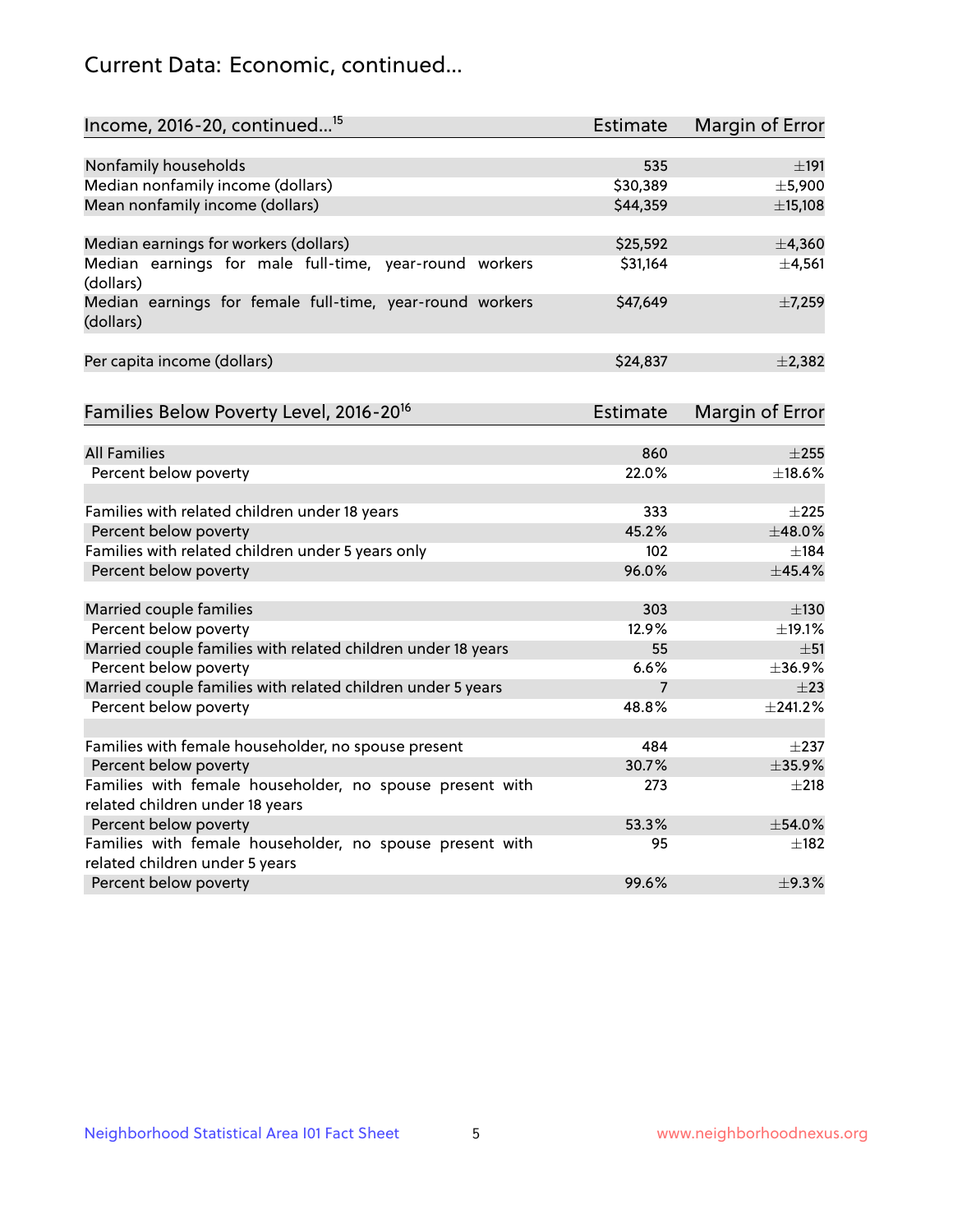## Current Data: Economic, continued...

| People Below Poverty Level, 2016-20 <sup>17</sup> | <b>Estimate</b> | Margin of Error |
|---------------------------------------------------|-----------------|-----------------|
|                                                   |                 |                 |
| Total population                                  | 3,503           | $\pm$ 877       |
| Percent below poverty                             | 24.9%           | $\pm$ 17.6%     |
| Population under 18 years                         | 679             | $\pm$ 322       |
| Percent below poverty                             | 36.8%           | ±29.2%          |
| Population 18 years and over                      | 2,824           | $\pm$ 552       |
| Percent below poverty                             | 22.1%           | ±12.7%          |
| Population 18 to 64 years                         | 2,084           | $\pm$ 505       |
| Percent below poverty                             | 25.4%           | ±16.6%          |
| Population 65 years and over                      | 741             | $\pm 223$       |
| Percent below poverty                             | 12.7%           | $\pm$ 9.9%      |

| Poverty by Race/Ethnicity, 2016-20 <sup>18</sup> | <b>Estimate</b> | Margin of Error |
|--------------------------------------------------|-----------------|-----------------|
|                                                  |                 |                 |
| Non-Hispanic White population                    | 72              | $\pm$ 71        |
| Percent below poverty                            | 17.3%           | ±18.8%          |
| <b>Black population</b>                          | 3,334           | $\pm858$        |
| Percent below poverty                            | 25.1%           | ±18.3%          |
| Asian population                                 | 59              | ±91             |
| Percent below poverty                            | 0.4%            | $\pm 23.6\%$    |
| Hispanic or Latino population                    | 5               | $+21$           |
| Percent below poverty                            | 3.5%            | ±260.8%         |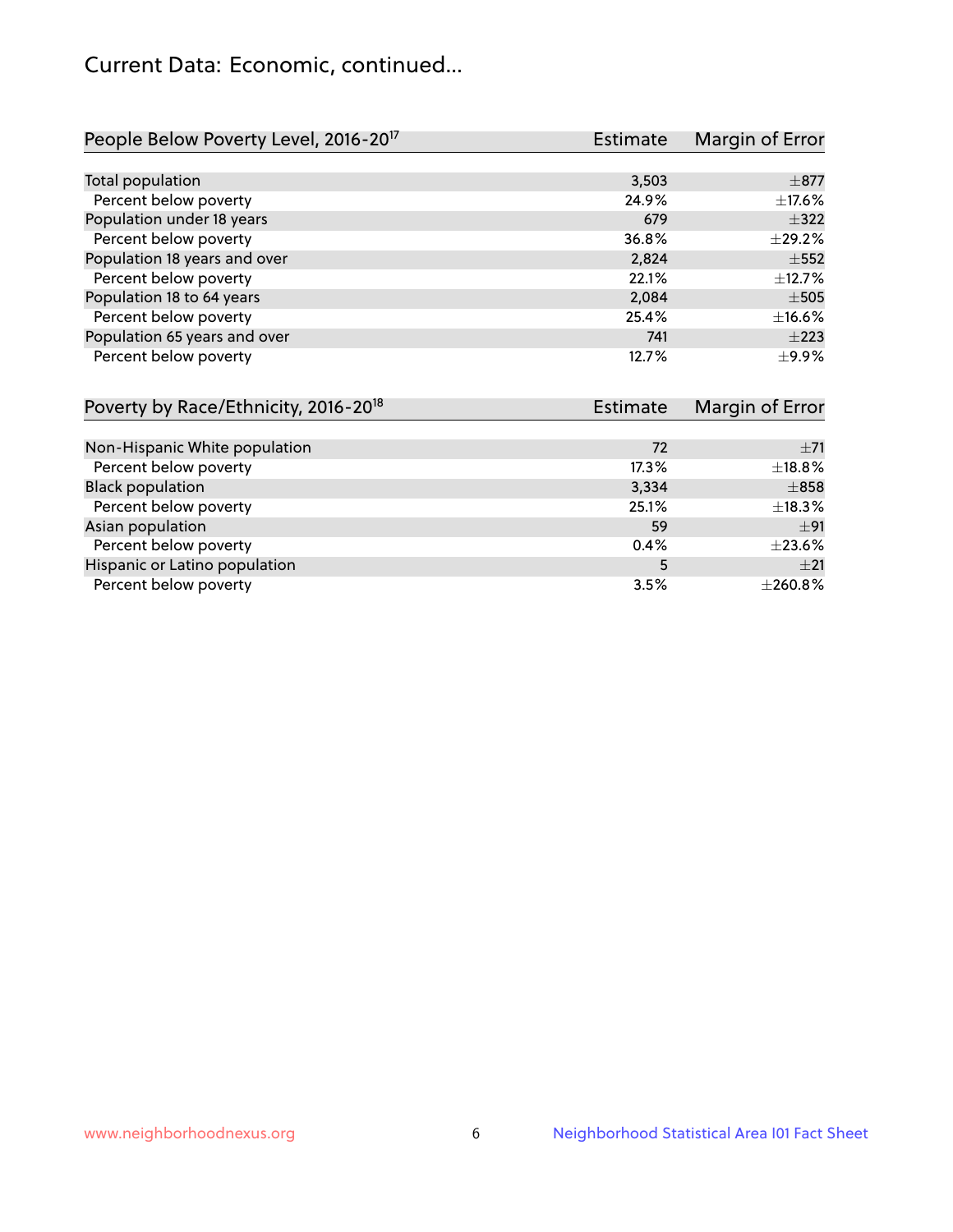# Current Data: Employment

| Employment Status, 2016-20 <sup>19</sup>                      | Estimate        | Margin of Error |
|---------------------------------------------------------------|-----------------|-----------------|
|                                                               |                 |                 |
| Population 16 years and over                                  | 2,901           | $\pm$ 596       |
| In labor force                                                | 44.0%           | $\pm$ 6.3%      |
| Civilian labor force                                          | 44.0%           | ±6.3%           |
| Employed                                                      | 40.0%           | $\pm$ 5.6%      |
| Unemployed                                                    | 4.0%            | $\pm$ 5.2%      |
| <b>Armed Forces</b>                                           | 0.0%            | $\pm 2.1\%$     |
| Not in labor force                                            | 56.0%           | $\pm$ 11.1%     |
| Civilian labor force                                          | 1,276           | $\pm$ 320       |
| <b>Unemployment Rate</b>                                      | 9.0%            | ±11.8%          |
|                                                               |                 |                 |
| Females 16 years and over                                     | 1,676           | ±511            |
| In labor force                                                | 41.3%           | $\pm$ 5.2%      |
| Civilian labor force                                          | 41.3%           | $\pm$ 5.2%      |
| Employed                                                      | 36.4%           | $\pm$ 5.7%      |
|                                                               |                 |                 |
| Own children of the householder under 6 years                 | 189             | $\pm 232$       |
| All parents in family in labor force                          | 29.4%           | ±19.0%          |
| Own children of the householder 6 to 17 years                 | 482             | $\pm 287$       |
| All parents in family in labor force                          | 74.3%           | $\pm 26.1\%$    |
|                                                               |                 |                 |
| Industry, 2016-20 <sup>20</sup>                               | <b>Estimate</b> | Margin of Error |
| Civilian employed population 16 years and over                | 1,161           | $\pm 288$       |
| Agriculture, forestry, fishing and hunting, and mining        | 2.7%            | ±4.8%           |
| Construction                                                  | 3.3%            | $\pm$ 6.7%      |
| Manufacturing                                                 | 4.2%            | $\pm$ 3.8%      |
| Wholesale trade                                               | 0.8%            | $\pm 2.4\%$     |
| Retail trade                                                  | 17.3%           | $\pm$ 9.0%      |
| Transportation and warehousing, and utilities                 | 9.4%            | $\pm$ 8.0%      |
| Information                                                   | 4.7%            | $\pm$ 5.4%      |
| Finance and insurance, and real estate and rental and leasing | 4.7%            | $\pm$ 6.4%      |
| Professional, scientific, and management, and administrative  | 23.9%           | $\pm$ 11.0%     |
| and waste management services                                 |                 |                 |
| Educational services, and health care and social assistance   | 14.0%           | ±8.4%           |
| Arts, entertainment, and recreation, and accommodation and    | 9.6%            | $\pm$ 6.5%      |
| food services                                                 |                 |                 |
| Other services, except public administration                  | 3.5%            | $\pm$ 4.2%      |
| Public administration                                         | 1.9%            | $\pm 2.5\%$     |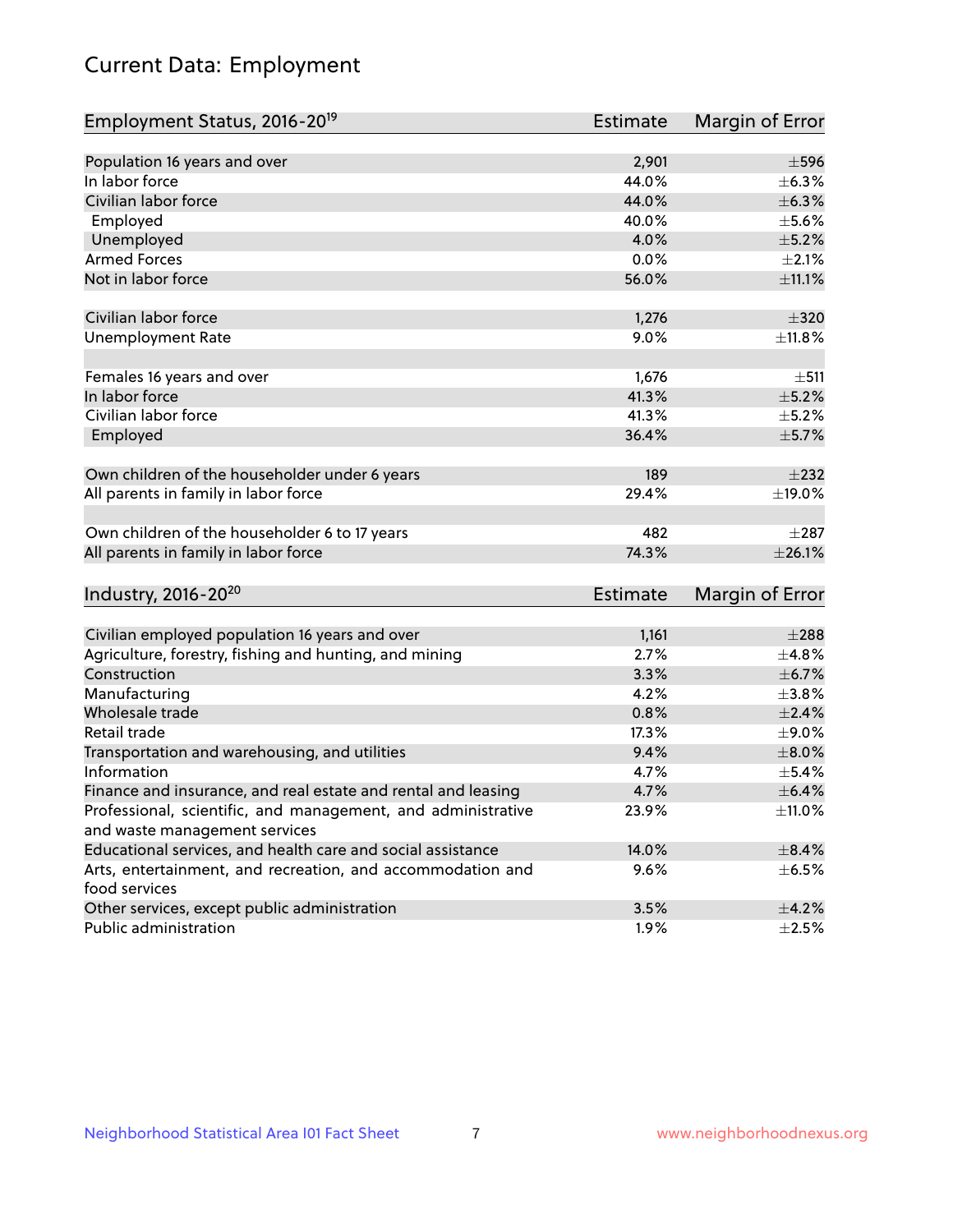# Current Data: Employment, continued...

| Occupation, 2016-20 <sup>21</sup>                                                                       | <b>Estimate</b> | Margin of Error |
|---------------------------------------------------------------------------------------------------------|-----------------|-----------------|
| Civilian employed population 16 years and over                                                          | 1,161           | $\pm 288$       |
| Management, business, science, and arts occupations                                                     | 30.0%           | $\pm 10.5\%$    |
| Service occupations                                                                                     | 21.0%           | $\pm$ 8.3%      |
| Sales and office occupations                                                                            | 25.1%           | ±12.6%          |
| Natural resources, construction, and maintenance occupations                                            | 2.0%            | $\pm 3.5\%$     |
| Production, transportation, and material moving occupations                                             | 21.8%           | ±10.6%          |
| Class of Worker, 2016-20 <sup>22</sup>                                                                  | <b>Estimate</b> | Margin of Error |
| Civilian employed population 16 years and over                                                          | 1,161           | $\pm 288$       |
| Private wage and salary workers                                                                         | 88.3%           | $\pm$ 6.6%      |
| Government workers                                                                                      | 9.9%            | $\pm$ 8.6%      |
| Self-employed in own not incorporated business workers                                                  | 1.8%            | $\pm$ 3.2%      |
| Unpaid family workers                                                                                   | 0.0%            | $\pm1.7\%$      |
|                                                                                                         |                 |                 |
| Job Flows, 2019 <sup>23</sup>                                                                           |                 | 2019            |
| Total Jobs in Neighborhood Statistical Area                                                             |                 | 348             |
| Held by residents of Neighborhood Statistical Area                                                      |                 | 0.9%            |
| Held by non-residents of Neighborhood Statistical Area                                                  |                 | 99.1%           |
| Jobs by Industry Sector, 2019 <sup>24</sup>                                                             |                 | 2019            |
| Total Jobs in Neighborhood Statistical Area                                                             |                 | 348             |
| <b>Goods Producing sectors</b>                                                                          |                 | 0.0%            |
| Trade, Transportation, and Utilities sectors                                                            |                 | 20.4%           |
| All Other Services sectors                                                                              |                 | 79.6%           |
| Total Jobs in Neighborhood Statistical<br>held<br>by<br>Area<br>Neighborhood Statistical Area residents |                 | 3               |
| <b>Goods Producing sectors</b>                                                                          |                 | 0.0%            |
| Trade, Transportation, and Utilities sectors                                                            |                 | 0.0%            |
| All Other Services sectors                                                                              |                 | 100.0%          |
| Jobs by Earnings, 2019 <sup>25</sup>                                                                    |                 | 2019            |
| Total Jobs in Neighborhood Statistical Area                                                             |                 | 348             |
| Jobs with earnings \$1250/month or less                                                                 |                 | 31.6%           |
| Jobs with earnings \$1251/month to \$3333/month                                                         |                 | 39.4%           |
| Jobs with earnings greater than \$3333/month                                                            |                 | 29.0%           |
| Neighborhood Statistical<br>Jobs<br>in<br>held<br>by<br>Total<br>Area                                   |                 | 3               |
| Neighborhood Statistical Area residents                                                                 |                 |                 |
| Jobs with earnings \$1250/month or less                                                                 |                 | 33.3%           |
| Jobs with earnings \$1251/month to \$3333/month                                                         |                 | 66.7%           |
| Jobs with earnings greater than \$3333/month                                                            |                 | 0.0%            |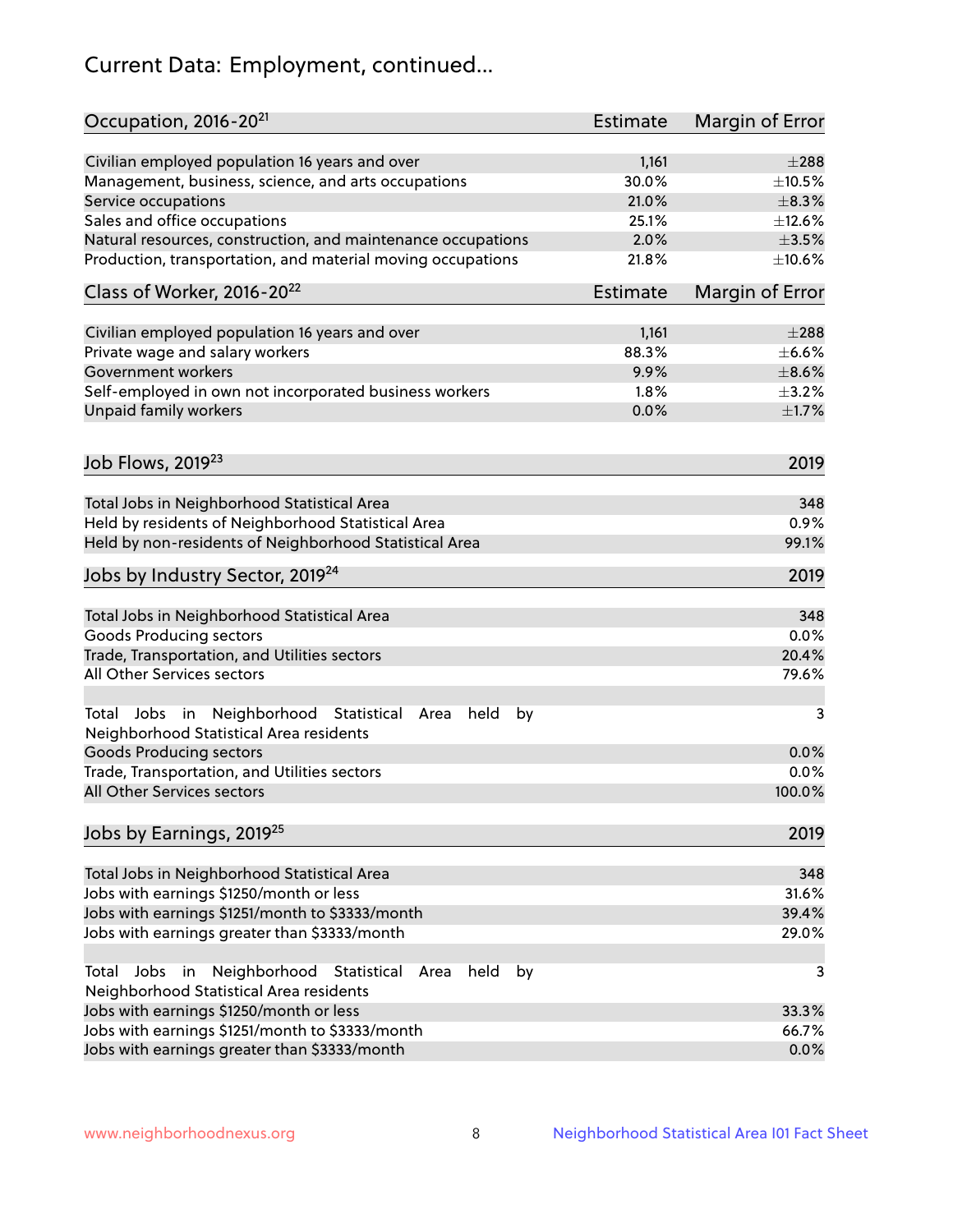## Current Data: Employment, continued...

| Jobs by Age of Worker, 2019 <sup>26</sup>                                                      | 2019  |
|------------------------------------------------------------------------------------------------|-------|
|                                                                                                |       |
| Total Jobs in Neighborhood Statistical Area                                                    | 348   |
| Jobs with workers age 29 or younger                                                            | 24.4% |
| Jobs with workers age 30 to 54                                                                 | 50.9% |
| Jobs with workers age 55 or older                                                              | 24.7% |
|                                                                                                |       |
| Total Jobs in Neighborhood Statistical Area held by<br>Neighborhood Statistical Area residents | 3     |
| Jobs with workers age 29 or younger                                                            | 0.0%  |
| Jobs with workers age 30 to 54                                                                 | 66.7% |
| Jobs with workers age 55 or older                                                              | 33.3% |

### Current Data: Education

| School Enrollment, 2016-20 <sup>27</sup>       | <b>Estimate</b> | Margin of Error |
|------------------------------------------------|-----------------|-----------------|
|                                                |                 |                 |
| Population 3 years and over enrolled in school | 873             | $\pm$ 591       |
| Nursery school, preschool                      | 13.8%           | ±22.3%          |
| Kindergarten                                   | 7.3%            | $+5.7%$         |
| Elementary school (grades 1-8)                 | 35.8%           | $+32.1%$        |
| High school (grades 9-12)                      | 18.0%           | $\pm$ 8.3%      |
| College or graduate school                     | 25.0%           | $\pm 27.2\%$    |

| <b>Estimate</b> | Margin of Error |
|-----------------|-----------------|
|                 |                 |
| 2,469           | $\pm$ 414       |
| 1.8%            | $\pm 2.1\%$     |
| 11.2%           | $\pm$ 5.7%      |
| 35.7%           | $\pm$ 11.8%     |
| 16.5%           | $\pm$ 6.4%      |
| 7.0%            | $\pm$ 5.1%      |
| 19.8%           | $\pm$ 6.0%      |
| 8.1%            | $\pm$ 4.4%      |
|                 |                 |
| 87.0%           | $+10.4%$        |
| 27.9%           | $\pm$ 6.8%      |
|                 |                 |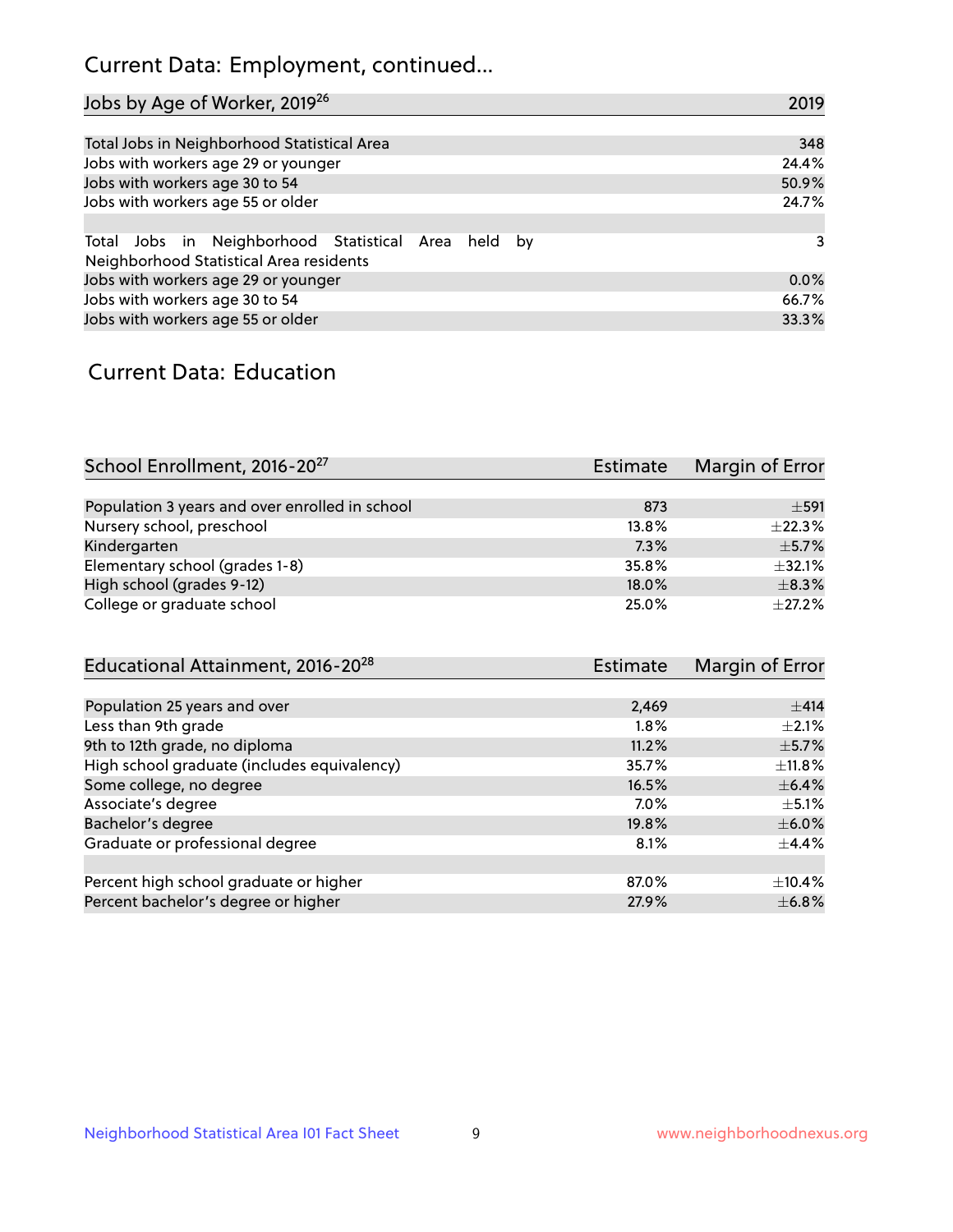## Current Data: Housing

| Households by Type, 2016-20 <sup>29</sup>            | Estimate        | Margin of Error |
|------------------------------------------------------|-----------------|-----------------|
|                                                      |                 |                 |
| Total households                                     | 1,395           | $\pm 268$       |
| Family households (families)                         | 61.7%           | ±13.9%          |
| With own children under 18 years                     | 22.2%           | $\pm$ 15.3%     |
| Married-couple family                                | 21.7%           | $\pm$ 7.6%      |
| With own children of the householder under 18 years  | 3.6%            | $\pm$ 3.3%      |
| Male householder, no spouse present, family          | 5.3%            | $\pm$ 4.2%      |
| With own children of the householder under 18 years  | 0.3%            | $\pm 1.2\%$     |
| Female householder, no spouse present, family        | 34.7%           | $\pm$ 15.5%     |
| With own children of the householder under 18 years  | 18.3%           | $\pm$ 15.1%     |
| Nonfamily households                                 | 38.3%           | $\pm 11.5\%$    |
| Householder living alone                             | 31.1%           | ±11.2%          |
| 65 years and over                                    | 10.9%           | $\pm$ 4.5%      |
|                                                      |                 |                 |
| Households with one or more people under 18 years    | 23.9%           | ±16.3%          |
| Households with one or more people 65 years and over | 40.7%           | $\pm$ 7.5%      |
| Average household size                               | 2.50            | $\pm$ 0.40      |
| Average family size                                  | 3.25            | $\pm$ 0.50      |
|                                                      |                 |                 |
| Housing Occupancy, 2016-20 <sup>30</sup>             | <b>Estimate</b> | Margin of Error |
| Total housing units                                  | 1,505           | $\pm 269$       |
| Occupied housing units                               | 92.6%           | $\pm$ 6.6%      |
| Vacant housing units                                 | 7.4%            | $\pm$ 5.2%      |
|                                                      |                 |                 |
| Homeowner vacancy rate                               | 0.9             | $\pm 3.0$       |
| Rental vacancy rate                                  | 0.8             | $\pm$ 3.1       |
| Units in Structure, 2016-20 <sup>31</sup>            | Estimate        | Margin of Error |
|                                                      |                 |                 |
| Total housing units                                  | 1,505           | $\pm 269$       |
| 1-unit, detached                                     | 71.1%           | $\pm$ 5.5%      |
| 1-unit, attached                                     | 0.2%            | $\pm$ 0.4%      |
| 2 units                                              | 8.4%            | ±12.7%          |
| 3 or 4 units                                         | 4.1%            | $\pm 4.6\%$     |
| 5 to 9 units                                         | 0.6%            | $\pm 1.2\%$     |
| 10 to 19 units                                       | 11.0%           | $\pm$ 7.0%      |
| 20 or more units                                     | 4.6%            | $\pm$ 4.0%      |
| Mobile home                                          | 0.1%            | $\pm$ 0.9%      |
| Boat, RV, van, etc.                                  | $0.0\%$         | $\pm$ 0.9%      |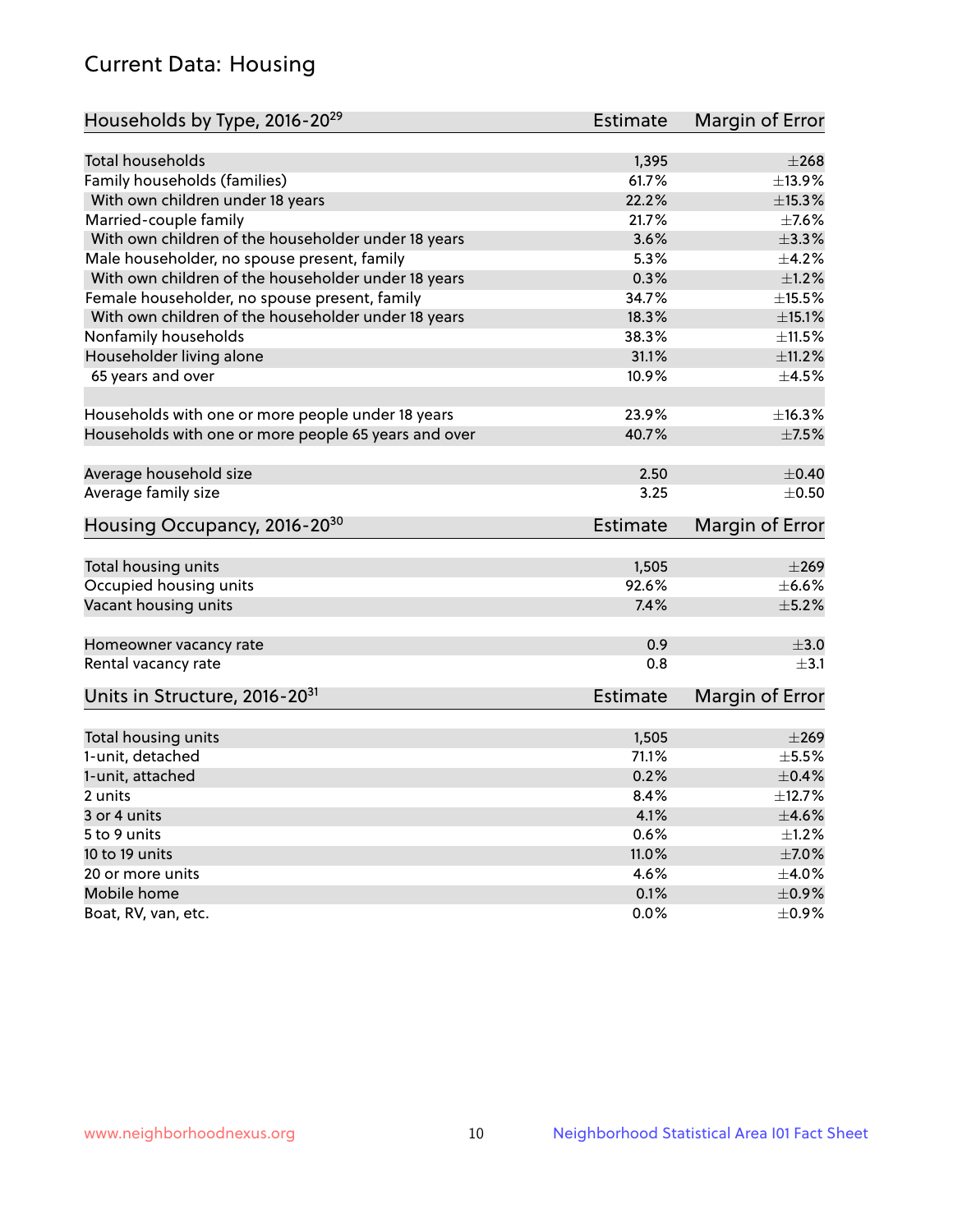## Current Data: Housing, continued...

| Year Structure Built, 2016-20 <sup>32</sup>    | <b>Estimate</b> | Margin of Error |
|------------------------------------------------|-----------------|-----------------|
| Total housing units                            | 1,505           | $\pm 269$       |
| Built 2014 or later                            | 0.9%            | $\pm 3.6\%$     |
| Built 2010 to 2013                             | 0.2%            | $\pm 1.3\%$     |
| Built 2000 to 2009                             | 13.1%           | ±7.3%           |
| Built 1990 to 1999                             | 17.5%           | $\pm$ 11.8%     |
| Built 1980 to 1989                             | 4.1%            | $\pm$ 5.2%      |
| Built 1970 to 1979                             | 6.4%            | $\pm 4.6\%$     |
| Built 1960 to 1969                             | 22.3%           | $\pm$ 9.4%      |
| Built 1950 to 1959                             | 23.6%           | $\pm$ 6.6%      |
| Built 1940 to 1949                             | 7.5%            | $\pm$ 5.4%      |
| Built 1939 or earlier                          | 4.2%            | $\pm$ 5.6%      |
|                                                |                 |                 |
| Housing Tenure, 2016-2033                      | <b>Estimate</b> | Margin of Error |
| Occupied housing units                         | 1,395           | $\pm 268$       |
| Owner-occupied                                 | 50.5%           | $\pm$ 7.1%      |
| Renter-occupied                                | 49.5%           | ±14.8%          |
|                                                |                 |                 |
| Average household size of owner-occupied unit  | 2.24            | $\pm$ 0.75      |
| Average household size of renter-occupied unit | 2.76            | $\pm$ 0.66      |
| Residence 1 Year Ago, 2016-20 <sup>34</sup>    | <b>Estimate</b> | Margin of Error |
|                                                |                 |                 |
| Population 1 year and over                     | 3,495           | $\pm$ 876       |
| Same house                                     | 85.9%           | ±13.8%          |
| Different house in the U.S.                    | 14.1%           | $\pm$ 6.2%      |
| Same county                                    | 10.8%           | $\pm$ 5.5%      |
| Different county                               | 3.3%            | $\pm 3.6\%$     |
| Same state                                     | 1.8%            | $\pm 3.0\%$     |
| <b>Different state</b>                         | 1.5%            | $\pm 2.0\%$     |
| Abroad                                         | 0.0%            | $\pm$ 0.4%      |
| Value of Housing Unit, 2016-20 <sup>35</sup>   | <b>Estimate</b> | Margin of Error |
| Owner-occupied units                           | 704             | $\pm$ 168       |
| Less than \$50,000                             | 11.9%           | $\pm$ 7.7%      |
| \$50,000 to \$99,999                           | 26.1%           | $\pm$ 13.6%     |
| \$100,000 to \$149,999                         | 22.1%           | ±14.1%          |
| \$150,000 to \$199,999                         | 12.2%           | $\pm$ 7.9%      |
| \$200,000 to \$299,999                         | 21.5%           | $\pm$ 15.0%     |
| \$300,000 to \$499,999                         | 3.8%            | $\pm$ 5.8%      |
|                                                |                 | ±3.4%           |
| \$500,000 to \$999,999                         | 1.7%            | $\pm 3.0\%$     |
| \$1,000,000 or more                            | 0.7%            |                 |
| Mortgage Status, 2016-20 <sup>36</sup>         | <b>Estimate</b> | Margin of Error |
|                                                |                 |                 |
| Owner-occupied units                           | 704             | $\pm$ 168       |
| Housing units with a mortgage                  | 59.8%           | $\pm$ 15.2%     |
| Housing units without a mortgage               | 40.2%           | ±12.4%          |

Neighborhood Statistical Area I01 Fact Sheet 11 11 www.neighborhoodnexus.org

Housing units without a mortgage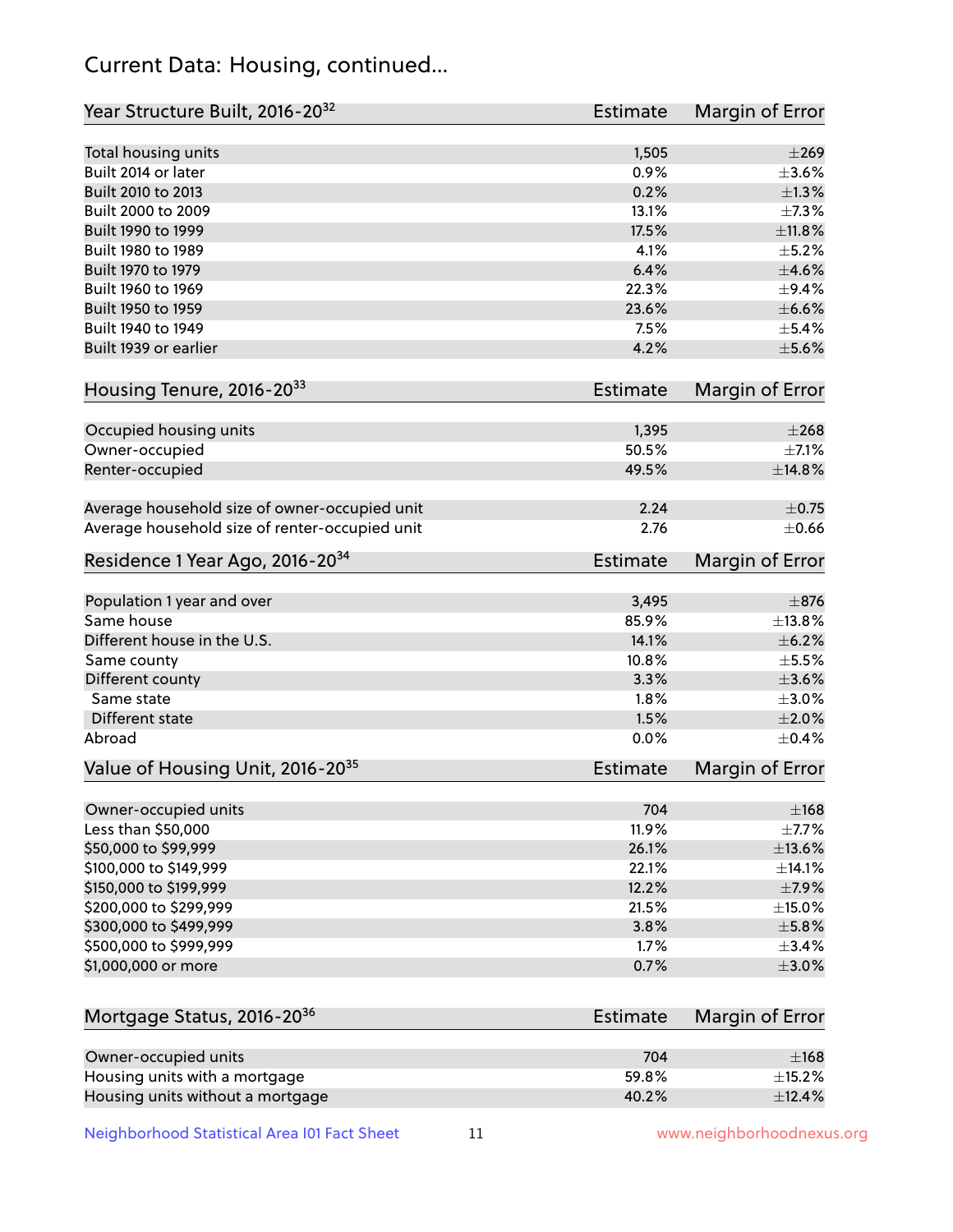## Current Data: Housing, continued...

| Selected Monthly Owner Costs, 2016-20 <sup>37</sup> | Estimate | Margin of Error |
|-----------------------------------------------------|----------|-----------------|
|                                                     |          |                 |
| Housing units with a mortgage                       | 421      | $\pm$ 147       |
| Less than \$300                                     | 0.0%     | $\pm$ 4.6%      |
| \$300 to \$499                                      | 1.6%     | ±4.3%           |
| \$500 to \$999                                      | 31.9%    | ±23.4%          |
| \$1,000 to \$1,499                                  | 41.5%    | ±19.1%          |
| \$1,500 to \$1,999                                  | 22.5%    | $\pm$ 15.3%     |
| \$2,000 to \$2,999                                  | 1.4%     | ±5.8%           |
| \$3,000 or more                                     | 1.2%     | $\pm$ 7.0%      |
|                                                     |          |                 |
| Median (dollars)                                    | \$1,140  | $\pm$ 76        |
|                                                     |          |                 |
| Housing units without a mortgage                    | 283      | ±111            |
| Less than \$150                                     | 1.1%     | $\pm$ 5.6%      |
| \$150 to \$249                                      | 20.0%    | ±24.3%          |
| \$250 to \$349                                      | 17.9%    | ±13.1%          |
| \$350 to \$499                                      | 37.4%    | $\pm 25.0\%$    |
| \$500 to \$699                                      | 17.9%    | ±15.7%          |
| \$700 or more                                       | 5.8%     | ±15.7%          |
|                                                     |          |                 |
| Median (dollars)                                    | \$377    | $\pm 29$        |

| Selected Monthly Owner Costs as a Percentage of | <b>Estimate</b> | Margin of Error |
|-------------------------------------------------|-----------------|-----------------|
| Household Income, 2016-20 <sup>38</sup>         |                 |                 |
|                                                 |                 |                 |
| Housing units with a mortgage <sup>39</sup>     | 421             | $\pm$ 164       |
| Less than 20.0 percent                          | 48.2%           | $\pm$ 14.5%     |
| 20.0 to 24.9 percent                            | 15.3%           | ±22.7%          |
| 25.0 to 29.9 percent                            | 4.6%            | $\pm$ 5.1%      |
| 30.0 to 34.9 percent                            | 1.2%            | $\pm$ 4.0%      |
| 35.0 percent or more                            | 30.6%           | $\pm$ 14.5%     |
|                                                 |                 |                 |
| Housing units without a mortgage <sup>40</sup>  | 283             | $\pm 121$       |
| Less than 10.0 percent                          | 62.3%           | ±14.8%          |
| 10.0 to 14.9 percent                            | 25.8%           | $\pm$ 24.1%     |
| 15.0 to 19.9 percent                            | 4.8%            | $\pm$ 5.8%      |
| 20.0 to 24.9 percent                            | 2.7%            | $\pm$ 5.7%      |
| 25.0 to 29.9 percent                            | 2.7%            | $\pm$ 3.8%      |
| 30.0 to 34.9 percent                            | $0.0\%$         | $\pm$ 4.8%      |
| 35.0 percent or more                            | 1.6%            | $\pm$ 9.2%      |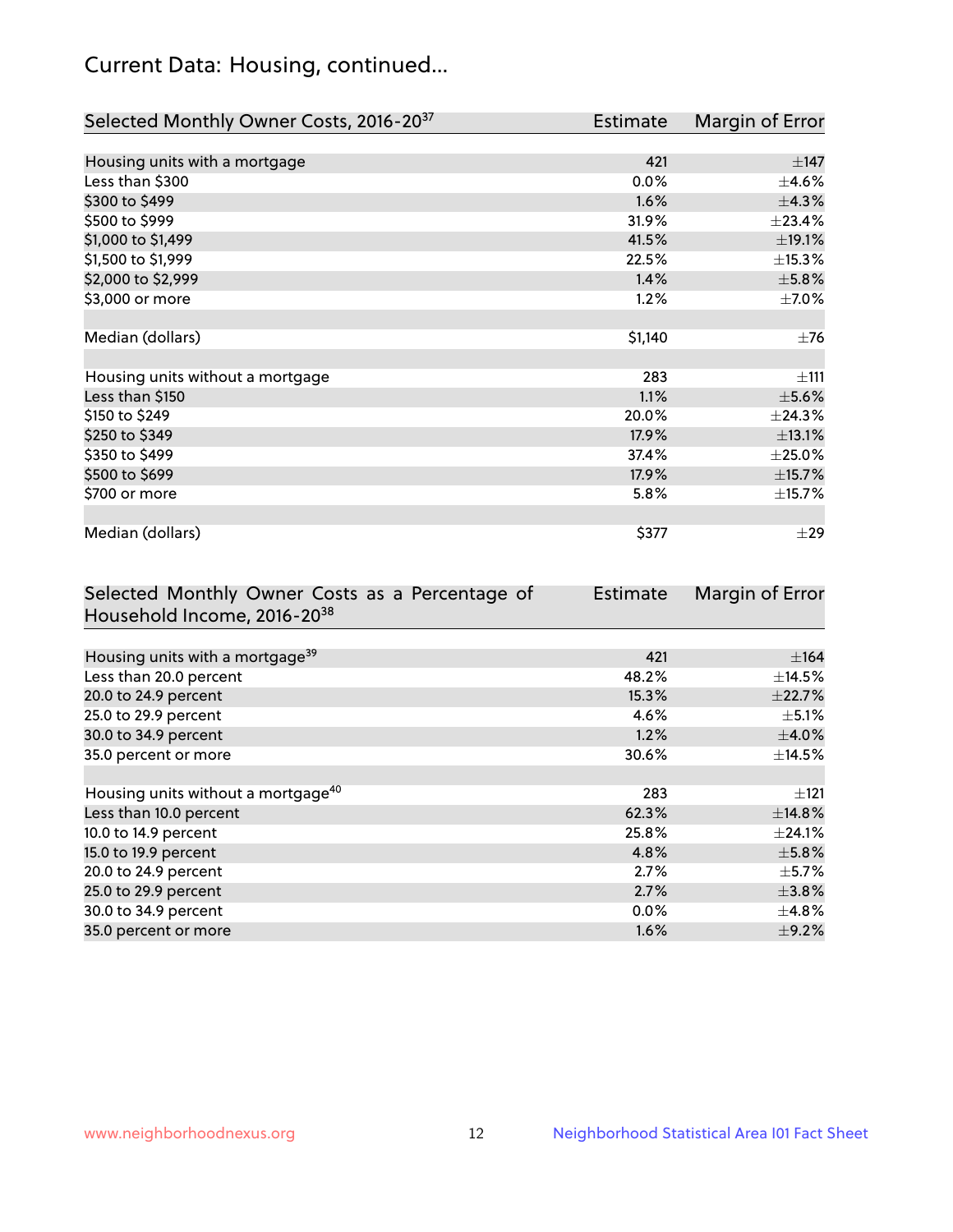## Current Data: Housing, continued...

| Gross Rent, 2016-20 <sup>41</sup>               | <b>Estimate</b> | Margin of Error |
|-------------------------------------------------|-----------------|-----------------|
|                                                 |                 |                 |
| Occupied units paying rent                      | 669             | $\pm$ 247       |
| Less than \$200                                 | 0.1%            | $\pm 3.6\%$     |
| \$200 to \$499                                  | 2.3%            | ±6.3%           |
| \$500 to \$749                                  | 19.4%           | $\pm$ 27.7%     |
| \$750 to \$999                                  | 41.3%           | ±17.6%          |
| \$1,000 to \$1,499                              | 28.9%           | ±18.3%          |
| \$1,500 to \$1,999                              | 8.1%            | $\pm$ 7.0%      |
| \$2,000 or more                                 | 0.0%            | $\pm 4.1\%$     |
| Median (dollars)                                | \$933           | $\pm$ 48        |
|                                                 |                 |                 |
| No rent paid                                    | 21              | $\pm 26$        |
|                                                 |                 |                 |
| Gross Rent as a Percentage of Household Income, | <b>Estimate</b> | Margin of Error |
| $2016 - 20^{42}$                                |                 |                 |
|                                                 |                 |                 |
| Occupied units paying rent <sup>43</sup>        | 539             | $\pm 208$       |
| Less than 15.0 percent                          | 12.1%           | ±13.3%          |
| 15.0 to 19.9 percent                            | 10.5%           | $\pm$ 8.3%      |
| 20.0 to 24.9 percent                            | 5.3%            | $\pm$ 6.6%      |
| 25.0 to 29.9 percent                            | 5.5%            | ±6.8%           |
| 30.0 to 34.9 percent                            | 3.2%            | $\pm$ 5.4%      |
| 35.0 percent or more                            | 63.4%           | $\pm 21.9\%$    |

# Current Data: Transportation

| Commuting to Work, 2016-20 <sup>44</sup>  | <b>Estimate</b> | Margin of Error |
|-------------------------------------------|-----------------|-----------------|
|                                           |                 |                 |
| Workers 16 years and over                 | 1,137           | $\pm 275$       |
| Car, truck, or van - drove alone          | 62.2%           | $\pm$ 11.9%     |
| Car, truck, or van - carpooled            | 4.9%            | $\pm$ 4.9%      |
| Public transportation (excluding taxicab) | 19.7%           | $\pm$ 10.3%     |
| Walked                                    | 3.5%            | $\pm$ 4.2%      |
| Other means                               | 0.6%            | $\pm 1.8\%$     |
| Worked at home                            | 9.1%            | $\pm$ 9.8%      |
|                                           |                 |                 |
| Mean travel time to work (minutes)        | 40.0            | $\pm$ 9.3       |

| Access to a Vehicle, 2016-20 <sup>45</sup> | <b>Estimate</b> | Margin of Error |
|--------------------------------------------|-----------------|-----------------|
|                                            |                 |                 |
| Occupied housing units                     | 1,395           | $\pm 268$       |
| No vehicles available                      | 17.7%           | $\pm$ 10.1%     |
| 1 vehicle available                        | 42.1%           | $\pm$ 9.9%      |
| 2 vehicles available                       | 29.3%           | ±14.9%          |
| 3 or more vehicles available               | 10.9%           | $+6.9%$         |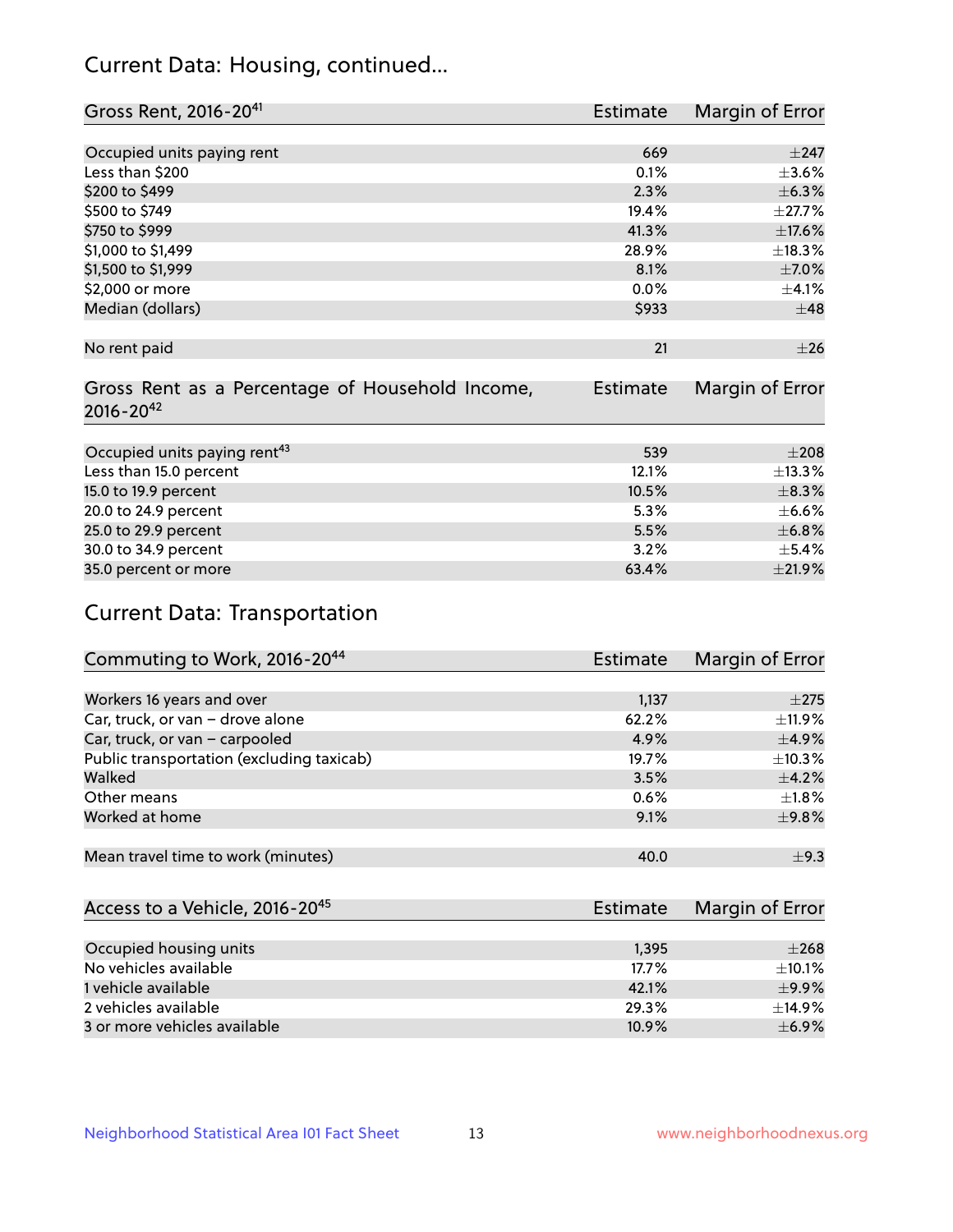## Current Data: Health

| Health Insurance coverage, 2016-2046                    | Estimate | <b>Margin of Error</b> |
|---------------------------------------------------------|----------|------------------------|
|                                                         |          |                        |
| Civilian Noninstitutionalized Population                | 3,503    | $\pm$ 877              |
| With health insurance coverage                          | 77.5%    | $\pm$ 24.5%            |
| With private health insurance coverage                  | 43.4%    | ±14.8%                 |
| With public health coverage                             | 52.2%    | $\pm$ 18.2%            |
| No health insurance coverage                            | 22.5%    | ±13.0%                 |
| Civilian Noninstitutionalized Population Under 19 years | 719      | $\pm 719$              |
| No health insurance coverage                            | 15.3%    | ±27.8%                 |
|                                                         |          |                        |
| Civilian Noninstitutionalized Population 19 to 64 years | 2,044    | $\pm$ 567              |
| In labor force:                                         | 1,171    | $\pm 289$              |
| Employed:                                               | 1,059    | $\pm 263$              |
| With health insurance coverage                          | 80.3%    | $\pm 10.6\%$           |
| With private health insurance coverage                  | 66.8%    | $\pm$ 11.5%            |
| With public coverage                                    | 21.7%    | ±11.4%                 |
| No health insurance coverage                            | 19.7%    | ±12.9%                 |
|                                                         |          |                        |
| Unemployed:                                             | 113      | $+263$                 |
| With health insurance coverage                          | 85.5%    | ±61.5%                 |
| With private health insurance coverage                  | 42.3%    | $\pm$ 53.4%            |
| With public coverage                                    | 61.0%    | ±71.7%                 |
| No health insurance coverage                            | 14.5%    | $\pm$ 15.6%            |
|                                                         |          |                        |
| Not in labor force:                                     | 872      | $\pm$ 473              |
| With health insurance coverage                          | 48.2%    | $\pm 33.5\%$           |
| With private health insurance coverage                  | 15.4%    | $\pm$ 5.8%             |
| With public coverage                                    | 37.9%    | $\pm$ 5.0%             |
| No health insurance coverage                            | 51.8%    | ±39.0%                 |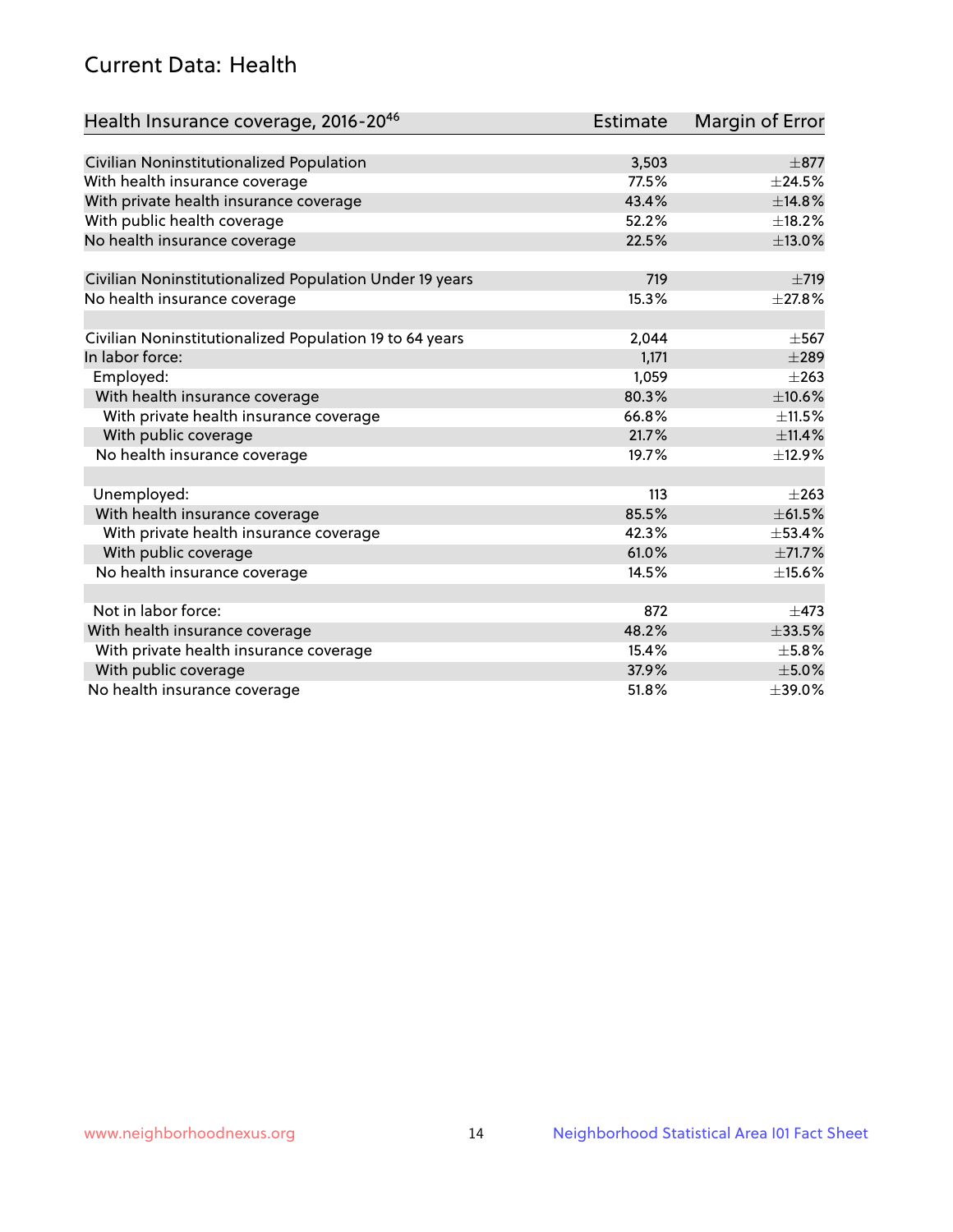#### Notes:

- 1. Source: U.S. Census Bureau, Decennial Census 2000, SF1 tables P8, P12; American Community Survey, tables B01001, B03002
- 2. This category includes Pacific Islanders, Native Americans and Alaska Natives, people who identify as some other race, and those who identify as bi/multi racial.
- 3. Source: U.S. Census Bureau, Decennial Census 2000, SF1 tables P15, P16, P18, P19; American Community Survey, tables B11001, B11005, B11003
- 4. Source: U.S. Census Bureau, Decennial Census 2000, SF3 table P37; American Community Survey, table B15002
- 5. Source: U.S. Census Bureau, Longitudinal Employer-Household Dynamics Residential Area Characteristics, Table JT01 (Primary Jobs); Workplace Area Characteristics, Table JT00 (All Jobs)
- 6. Source: U.S. Census Bureau, Decennial Census 2000, SF3 tables P52, P87; American Community Survey, tables B19001, B17001
- 7. Source: U.S. Census Bureau, Decennial Census 2000, SF1 tables H3, H4; American Community Survey, tables B25002, B25009
- 8. Source: U.S. Census Bureau, Decennial Census 2000, SF3 table H44; American Community Survey, tables B25044
- 9. Source: Atlanta Police Department, COBRA; U.S. Census Bureau, American Community Survey, table B01001
- 10. Source: U.S. Census Bureau, American Community Survey, table B01001
- 11. Source: U.S. Census Bureau, American Community Survey, table B03002
- 12. Source: U.S. Census Bureau, American Community Survey, table B05002
- 13. Source: U.S. Census Bureau, American Community Survey, table B05003
- 14. Source: U.S. Census Bureau, American Community Survey, tables B19001, B19025, B19051, B19061, B19055, B19065, B19059, B19069, B19056, B19066, B19057, B19067, B22001, B19101, B19127
- 15. Source: U.S. Census Bureau, American Community Survey, tables B19201, B19214, B20017, B19313
- 16. Source: U.S. Census Bureau, American Community Survey, table B17010
- 17. Source: U.S. Census Bureau, American Community Survey, tables B17001, B17006, B17021, B17007. Table totals may be lower than the total population, as they are based on the population for whom poverty status is determined.
- 18. Source: U.S. Census Bureau, American Community Survey, B17001H, B17001B, B17001D, B17001I. Table totals may be lower than the total population, as they are based on the population for whom poverty status is determined.
- 19. Source: U.S. Census Bureau, American Community Survey, tables B23001, B23008
- 20. Source: U.S. Census Bureau, American Community Survey, table C24030
- 21. Source: U.S. Census Bureau, American Community Survey, table C24010
- 22. Source: U.S. Census Bureau, American Community Survey, table B24080
- 23. Source: U.S. Census Bureau, Longitudinal Employer-Household Dynamics Origin-Destination Data, Tables JT00 Main and JT00 Aux
- 24. Source: U.S. Census Bureau, Longitudinal Employer-Household Dynamics Origin-Destination Data, Tables JT00 Main and JT00 Aux
- 25. Source: U.S. Census Bureau, Longitudinal Employer-Household Dynamics Origin-Destination Data, Tables JT00 Main and JT00 Aux
- 26. Source: U.S. Census Bureau, Longitudinal Employer-Household Dynamics Origin-Destination Data, Tables JT00 Main and JT00 Aux
- 27. Source: U.S. Census Bureau, American Community Survey, table B14001
- 28. Source: U.S. Census Bureau, American Community Survey, table B15002
- 29. Source: U.S. Census Bureau, American Community Survey, tables B11001, B11003, B11007, B11005, B09019
- 30. Source: U.S. Census Bureau, American Community Survey, tables B25002, B25003, B25004
- 31. Source: U.S. Census Bureau, American Community Survey, table B25024
- 32. Source: U.S. Census Bureau, American Community Survey, table B25034
- 33. Source: U.S. Census Bureau, American Community Survey, tables B25009, B25008, B25003
- 34. Source: U.S. Census Bureau, American Community Survey, table B07003
- 35. Source: U.S. Census Bureau, American Community Survey, table B25075. This value is self-reported and may differ from home values as determined by the County Tax Assessor.
- 36. Source: U.S. Census Bureau, American Community Survey, table B25081
- 37. Source: U.S. Census Bureau, American Community Survey, table B25087
- 38. Source: U.S. Census Bureau, American Community Survey, table B25091
- 39. Excludes units where Selected Monthly Owner Costs as a Percentage of Income cannot be computed.
- 40. Excludes units where Selected Monthly Owner Costs as a Percentage of Income cannot be computed.
- 41. Source: U.S. Census Bureau, American Community Survey, table B25063
- 42. Source: U.S. Census Bureau, American Community Survey, table B25070
- 43. Excludes units where Gross Rent as a Percentage of Income cannot be computed.
- 44. Source: U.S. Census Bureau, American Community Survey, tables B08101, B08013
- 45. Source: U.S. Census Bureau, American Community Survey, table B25044
- 46. Source: U.S. Census Bureau, American Community Survey, tables B18135, B27011

The dagger (†) symbol denotes values that cannot be computed.